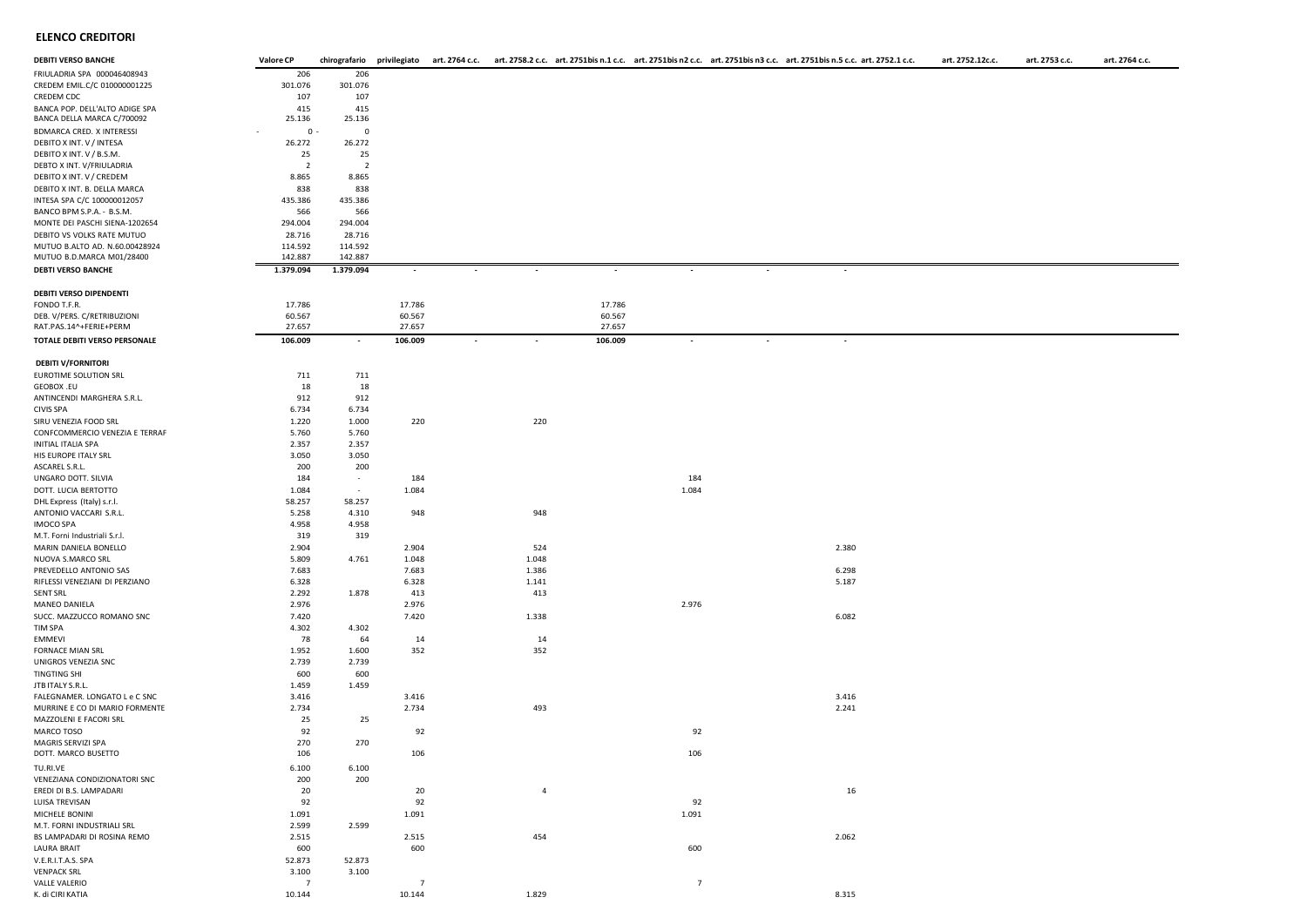| DAVERI VICENZA SRL               | 871          | 714          | 157     | 157                                |                                    |                  |  |
|----------------------------------|--------------|--------------|---------|------------------------------------|------------------------------------|------------------|--|
| SOLVI S.R.L.                     | 4.780        | 4.780        |         |                                    |                                    |                  |  |
| VODAFONE ITALIA SPA              | 1.664        | 1.664        |         |                                    |                                    |                  |  |
| ENEL ENERGIA SPA                 | 6.115        | 6.115        |         |                                    |                                    |                  |  |
| SM 3000 S.R.L.                   | 3.067        | 2.514        | 553     | 553                                |                                    |                  |  |
| <b>ONLYLUX SRL</b>               | 3.265        | 2.676        | 589     | 589                                |                                    |                  |  |
| MARCHIOL SPA                     | 1.924        | 1.924        |         |                                    |                                    |                  |  |
| ALLESPAK OROPAK SNC Tinazzo M.   | 3.276        |              | 3.276   |                                    |                                    | 3.276            |  |
| <b>ERREBIAN SPA</b>              | 1.059        | 1.059        |         |                                    |                                    |                  |  |
| ECO SYSTEM SNC                   | 38           | 38           |         |                                    |                                    |                  |  |
| MYO SPA                          | 577          | 577          |         |                                    |                                    |                  |  |
| XING TRAVEL VENICE SRL           | 3.660        | 3.660        |         |                                    |                                    |                  |  |
| ATON LUCE SRL                    | 43.727       | 35.842       | 7.885   | 7.885                              |                                    |                  |  |
| LUTIZ SNC di Gatto Roberto 6 C   | 1.770        |              | 1.770   | 319                                |                                    | 1.451            |  |
| LAGUNA di Bertoncello Sergio D   | 140          |              | 140     |                                    |                                    | 140              |  |
| INTESA SAN PAOLO- C./C CUP       | 374          | 374          |         |                                    |                                    |                  |  |
| GIUBILATO GIANCARLO              | 1.420        |              | 1.420   |                                    | 1.420                              |                  |  |
| VI - PACK di Voltolina.& C.SNC   | 175          | 175          |         |                                    |                                    |                  |  |
| GALLERIA SAN MARCO GSM 2016 SR   | 111.425      | 91.332       | 20.093  | 20.093                             |                                    |                  |  |
| CAV. CATTELAN LUIGI              | 547          |              | 547     |                                    |                                    | 547              |  |
| SIGNORETTO S.R.L.                | 488          | 400          | 88      | 88                                 |                                    |                  |  |
| <b>DEBITI V/FORNITORI ESTERI</b> |              |              |         |                                    |                                    |                  |  |
| HANKYU OVERSEAS TR. COOPPERAT.   | 748          | 748          |         |                                    |                                    |                  |  |
| GLOBUS TRAVEL SERVICES S.A.      | 91.380       | 91.380       |         |                                    |                                    |                  |  |
| CHINA INTERNATIONAL TRAVEL       | 337          | 337          |         |                                    |                                    |                  |  |
| NIPPON TRAVEL AGENCY JAPAN       | 6.414        | 6.414        |         |                                    |                                    |                  |  |
| F-TOUR-SICHUAN COMFORT INTTR     | 616          | 616          |         |                                    |                                    |                  |  |
| GUANGDONG NANHU INTERN.CO.LTD    | 12.662       | 12.662       |         |                                    |                                    |                  |  |
| GZL INTERNAT.TRAVEL SERVICE LT   | 9.457        | 9.457        |         |                                    |                                    |                  |  |
| BEIJING APLUS INTERNATION. LTD   | 393          | 393          |         |                                    |                                    |                  |  |
| W ZEPPETZAUER GMBH               | 4.940        | 4.940        |         |                                    |                                    |                  |  |
| SPECIAL TOURS - MAYORISTA DE V.  | 22.040       | 22.040       |         |                                    |                                    |                  |  |
| TERRANOVA DIRECTORSHIP, S.L.     | 3.608        | 3.608        |         |                                    |                                    |                  |  |
| SHANGHAI AIRLINESHOLID.BEIJING   | 2.204        | 2.204        |         |                                    |                                    |                  |  |
| <b>JTB EUROPE LTD</b>            | 4.603        | 4.603        |         |                                    |                                    |                  |  |
| CITS CHINA INTERN. TR. SERVICE   | 5.616        | 5.616        |         |                                    |                                    |                  |  |
| EUROPA MUNDO VACACIONES SL       | 126          | 126          |         |                                    |                                    |                  |  |
| EURORUTAS TOUR OPERATOR SL       | 3.000        | 3.000        |         |                                    |                                    |                  |  |
| <b>G2 TRAVEL LIMITED</b>         | 1.120        | 1.120        |         |                                    |                                    |                  |  |
| SHENZEN TRIPEAN INTERNATIONAL    | 1.872        | 1.872        |         |                                    |                                    |                  |  |
| KUONI GLOBAL TRAVEL SERVICES A   | 7.500        | 7.500        |         |                                    |                                    |                  |  |
| TUMLARE                          | 1.500        | 1.500        |         |                                    |                                    |                  |  |
| - FORNITORI C/FATT.DA RICEVERE   |              |              |         |                                    |                                    |                  |  |
| FT.DA RIC. ASCOM                 | 1.775        | 1.775        |         |                                    |                                    |                  |  |
| FT.DA RIC. LISIOLA               | 12.782       |              | 12.782  |                                    | 12.782                             |                  |  |
| FT.DA RIC. COMM. AGENZIE         | 57.679       | 57.679       |         |                                    |                                    |                  |  |
| FT. DA RICEVERE DR.DE PERINI     | 1.997        |              | 1.997   |                                    | 1.997                              |                  |  |
| FT.DA RIC. STUDIO BET            | 5.250        |              | 5.250   |                                    | 5.250                              |                  |  |
| FT. DA RIC. COMM.CDC             | $\mathbf{1}$ | <sup>1</sup> |         |                                    |                                    |                  |  |
| FT.DA RICEVERE STUDIO CIRIOTTO   | 12.480       |              | 12.480  |                                    | 12.480                             |                  |  |
| <b>DEBITI VERSO FORNITORI</b>    | 686.011      | 564.593      | 121.418 | 39.848<br>$\overline{\phantom{a}}$ | 40.160<br>$\overline{\phantom{a}}$ | 41.411<br>$\sim$ |  |
|                                  |              |              |         |                                    |                                    |                  |  |